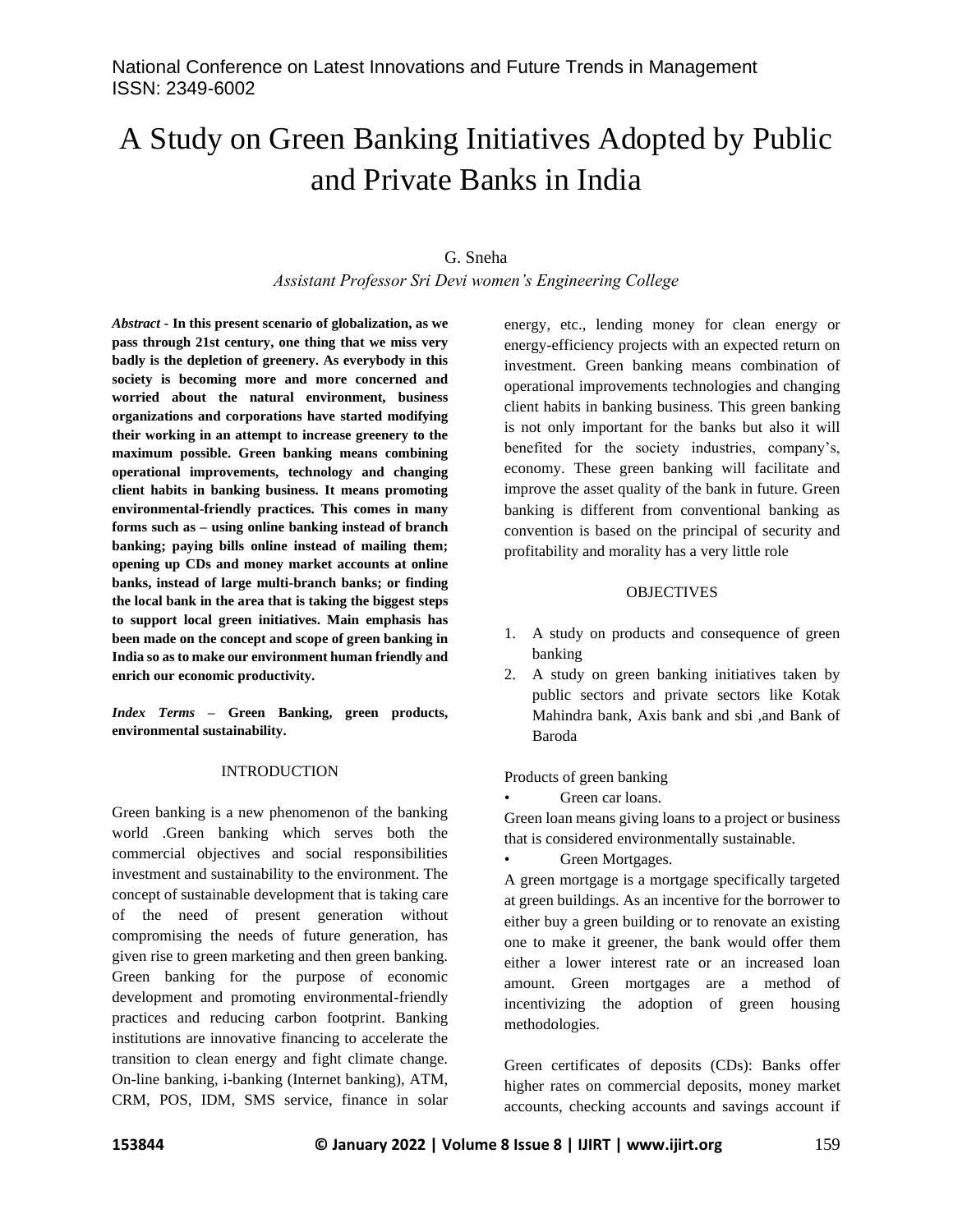customers opt to conduct their banking activities online.

- Mobile banking and online banking: These new age banking forms include less paperwork, less mail, and less travel to branch offices by bank customers, all of which has a positive impact on the environment
- Green Saving Accounts: In case of Green Saving Accounts, banks make donations on the basis of savings done by customers .The more they save, the more the environment benefits in form of contributions or donations done by banks.
- Green Credit Cards: Be it in form of environmentally friendly rewards or using biodegradable credit card materials or promoting paperless banking, credit cards are going green.

## Consequences of green banking:

Diversification Problem: Green banks restrict their business transaction to those business entities who qualify screening process done by green banks. With limited number of customers they will have a smaller base to support them.

Start-up face: Many banks in green business are very new and are in start-up face. Generally it takes 3 to4 years for a bank to start making money. Thus it does not help banks during recession.

Diversification Problem: Green banks restrict their business transaction to those business entities who qualify screening process done by green banks. With limited number of customers they will have a smaller base to support them.

Environment risk : Green banking strategies involves two components

(1) managing environment risk and (2) identifying opportunities for innovative environmentally oriented financial products (IFC, 2007).). To manage environmental risk, the banks have to design proper environmental management systems to evaluate the risks involved in the investment projects. The risks can be internalized by introducing differential interest rates and other techniques

Legal risk: It can occur in different forms. Most obviously, banks like other companies are at risk if they themselves do not comply with relevant environmental legislation. But more specifically, they are at risk of direct lender liability for cleanup costs or claims for damages if they have actually taken possession of contaminated or pollution causing assets. An environmental management system helps a bank to reduce risks and costs, enhance its image and take advantage of revenue opportunity

Technology risk: Geen bank requires a technology and renewable and recycling technique which is more effective and costly Data protection and avoid of cybercrimes is major challenges to the banking sectors

Green banking initiatives in public banks:

1.Sbi green banking initiatives:

Instillation of windmills: SBI being the first bank of India to generate green power, has installed 10 windmills holding a capacity of 15 MW in Gujarat, Tamil Nadu and Maharashtra.

2.Not only this, there will be a further progression of the initiative through installation of 20 MW more capacity in Gujarat. The most paramount reason for the initiative is not only to be economically beneficial rather it is to preserve the environment through less dependence on non-renewable resources. It is estimated that although the installation cost of 1.5 MW windmill is around 10 crores, the operational cost for the windmills will be nearly zero, hence, proving to be cost efficient

### GREEN HOUSING (SBI O)

- 1. Green housing is another significant initiative taken by the State Bank of India for promoting carbon less society
- 2. The bank has undertaken the responsibility of providing credit to individuals involved in Green Projects. Green Buildings, with the use of improved designs and operations are mitigating the adverse impact on the environment.
- 3. The bank provides a Home Loan at 5 percent concession in margin and 0.25 percent in interest rate with no processing fee. The conservation practices involved use of natural lighting and utilizing recycled water (Jagg 2014)

## SBI GREEN MARATHON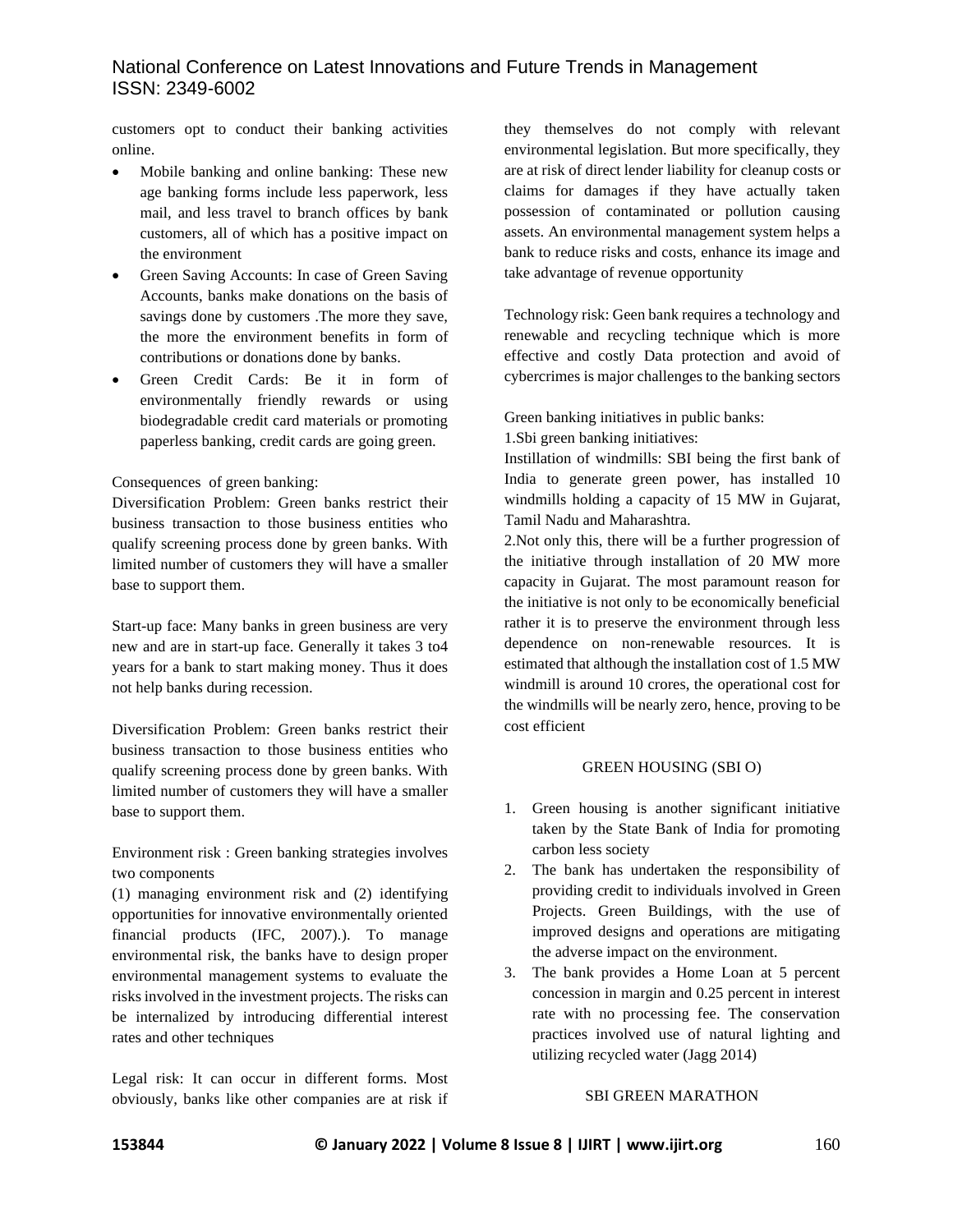- 1. SBI has currently come up with marathon was held in 6 cities including Delhi, Bangalore, Chennai, Ahmedabad and Chandigarh in February and March 2019.
- 2. The marathon was based on the theme of "Run for Green" and every participant was given a sapling to be sown after finishing the run for a green city.
- 3. The prominent purpose of this marathon was to create awareness about the dire need of adopting green practices (India CSR Network, 2018)

Green bonds:

- 1. A major measure on the part of the bank includes introduction of green bonds to the market. The issue was made in order to raise funds for financing the projects which are environment friendly.
- 2. A value as high as \$ 650 million was raised in September 2018 by the bank. Moreover, a subscription which is three times higher than the actual value was received (Das, 2018).
- 3. The bank has targeted to invest the funds into projects using renewable energy, buildings with low carbon emissions, energy efficient products, projects with sustainable transportation and also, projects controlling pollution and waste disposals.

Panjab national bank (PNB):

- 1. Bank has undertaken diverse activities under green initiatives such as using of solar powered ATM, PUM and CDM/Cheque Deposit Machines, using CFL Lamps instead of incandescent lamps, rainwater harvesting, printing on both sides of paper, immediate repair of any water leakage, purchase multiple functioning composite fax machines, use of master sensor/master switches for lights, fans etc
- 2. In credit appraisal bank has given preference to environment friendly projects windmills and solar power projects.
- 3. As per bank lending policy bank always lend to those borrowers who have NOC from pollution control board. Similarly, bank insists to manufacturing unit to install effluent treatment project for processing of pollutants.
- 4. Bank has untaken several environmental protection activities through CSR initiatives. The activities consist of Van Mahotsav, bank

organized more than 249 Tree Plantation Drives, plantation along roadsides, greening of traffic circles in different cities and maintenance of parks in residential areas etc. Bank conducted energy audit of all offices as energy conservation initiative and maintain electricity audit.

- 5. Bank has installed Solar UPS at selected ATM sites in Bihar and U.P. where the power cut is high
- 6. Bank has set up green lobby at bank branch at Bhikhaiji Cama Place, New Delhi. The Cash Deposit Machine, Passbook Updation Machine and Cheque Deposit Machine installed in the lobby and all are powered by solar energy.

Bank of baroda:

- 1. Bank has undertaken energy efficiency measures like up-gradation of AC, real time monitoring of temperature and pressure, energy efficient IT equipment selection, energy efficient CFL and LED lighting and solar powered UPS etc.
- 2. Bank requested to shareholders those having shares in physical form to register their mail ids for further communication such as to serve any document, notice and annual report.
- 3. Shareholder holding shares in Demat form are also requested to register their e-mail ids with respective depository for further communication purpose.
- 4. According to banks domestic loan policy borrower should obtain NOC from pollution control board and produce it to bank. Bank do not extend any finance to the environmental hazardous industries such as Chlorofluoro carbon (CFC-11,12,113) & Halons-1211,1301,2402 being used in Foam Products, Refrigerators & Air-conditioners, Aerosol products, Solvents in cleaning applications, fire etc
- 5. On other hand in case of any manufacturing unit emit pollution bank insist to them for installation of water treatment plant for processing of such pollutants.

Private sectors banks:

Icici banks

Green Products & Services:

Instabanking - Bank has provided a variety of services customers to convenience banking anytime anywhere through Internet banking, Mobile banking, Tab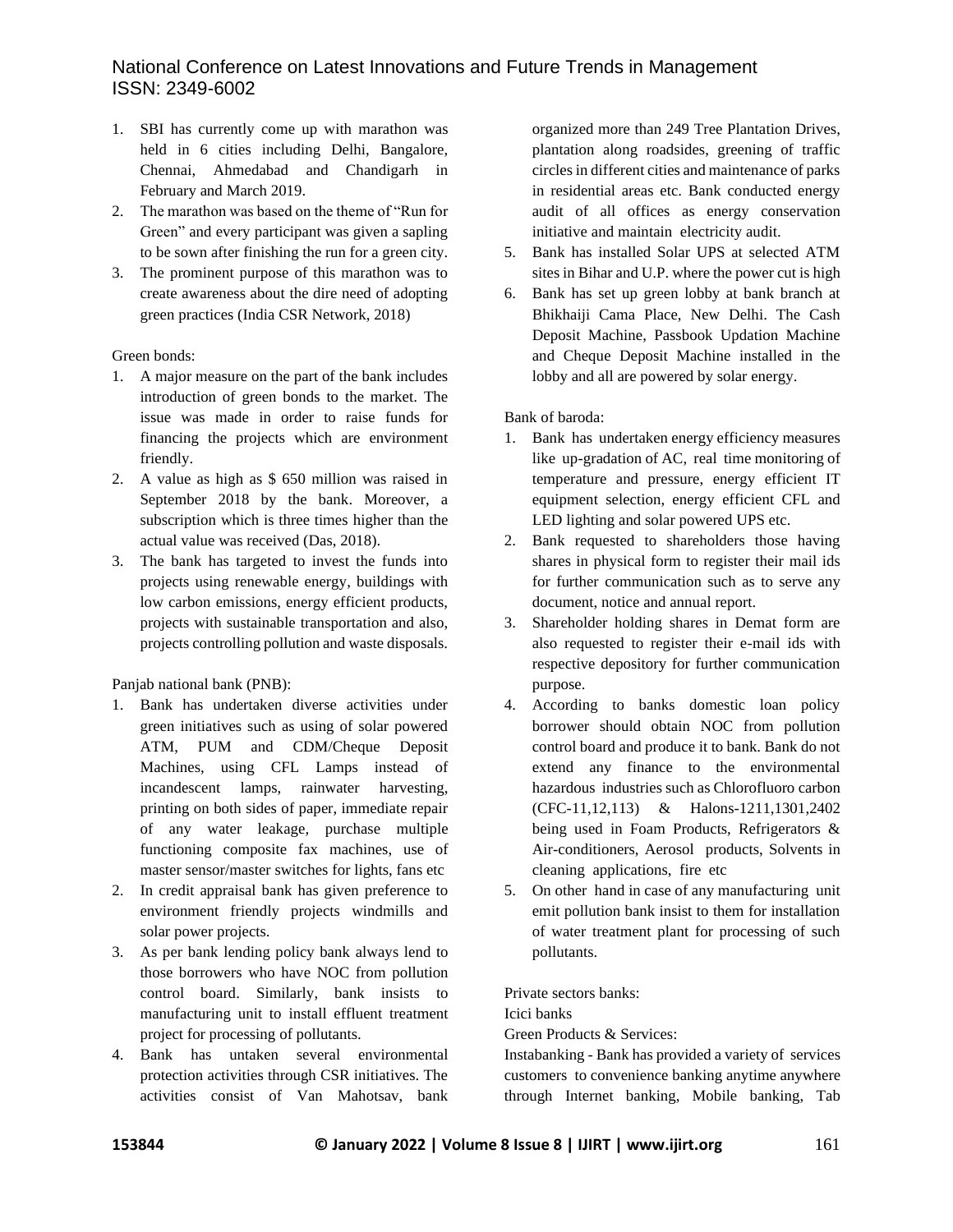banking and Interactive Voice Response (IVR) banking. This reduces the carbon footprint of the customers because they do not have physical statements or travel to their branches.

Electronic Branches- Bank has set up fully electronic branches where the customers can conduct all their banking transactions. E- Drive-Bank has sent nearly 200 thousand annual reports in electronic form and bank have saved more than 60 tonnes of paper in the last quarter by sending e-statements to over 6.5 million bank accounts and 300 thousand credit card customers.

Vehicle Finance - Bank encourage to customers to use environment friendly vehicles by offering 50 percent waiver on processing fee for those car models which uses alternate sources of energy like the Civic Hybrid of Honda, Tata Indica CNG, Reva electric cars, Mahindra Logan CNG versions, Maruti's LPG version of Maruti 800

Green Engagements:

- 1. Environmental day celebrations on 5th June .bank has undertaken sapling plantation drive, along with PUC drive where employees were encouraged to get their vehicle's PUC checked and vendors were set up at select towers for the same.
- 2. Go Social' campaign was launched for employees where every individual could post pictures of their green initiative on Facebook and twitter and spread the word to families and friends to join in the journey to Go Green.
- 3. World Environment Week' continued from June 09 to 13 with each day of the week representing a different green theme: No plastic day, Reuse paper day, Carpool Day, Duplex printing day and Save energy day.

## Green communication:

ICICI Bank has extensively capitalized the existing internal media and always insist to customers about Online Bill pay, Online Funds Transfer and Subscribing

- 1. To reduce environmental footprint bank has continuously undertaken green procurement, efficient lighting solutions, optimized travel planning, reducing paper consumption etc.
- 2. Bank has send PIN unique code number of debit card through SMS rather than send it by post.(The Hindu, 2015)
- 3. Bank has made multiple banking channel for customers such as internet banking, mobile banking, ATM etc. which helps for paperless banking.
- 4. Bank installed solar ATMs and these ATMs use rechargeable Lithium-Ion batteries for uninterrupted power supply.
- 5. Bank has introduced server and desktop virtualization for reducing power consumption.
- 6. Bank has initiated Energy Management Kits in branches such as use of star-rated and energy efficient air-conditioners, switching off the branch signage after 11 pm, replacing inefficient lighting with LED lights etc.(BRR, 2013-14)
- 7. Banks are engaged in electronic media rather than print communication, establishment of multiple alternate service points paperless transactions, encouraging retail customers to subscribe to estatement, employee awareness campaigns to promote environment friendly practices, deploying motion sensors to switch off lights in an empty room in select locations etc.(BRR, 2013-14)
- 8. Bank managed their waste by tying up with vendors for recycling of paper and plastic in addition to that, they used reusable cups and plates.

## Axis bank :

The annual GHG emissions have reduced through use of renewable energy during the year is 2443 tonnesCO2e.(BRR, 2014-15)

- 1. Axis bank launched tree plantation program and planted 1 lakh sapling on 1st and 2nd august over thousand locations of the country.
- 2. In August 2011, under the green banking activities with the theme of "Reduce, Reuse and Recycle" bank has processed all the dry waste recycle it into notebooks, notepads and envelopes. The program has helped to recycle around 87,206 kg.(Axis media center, 2015)

**HDFC**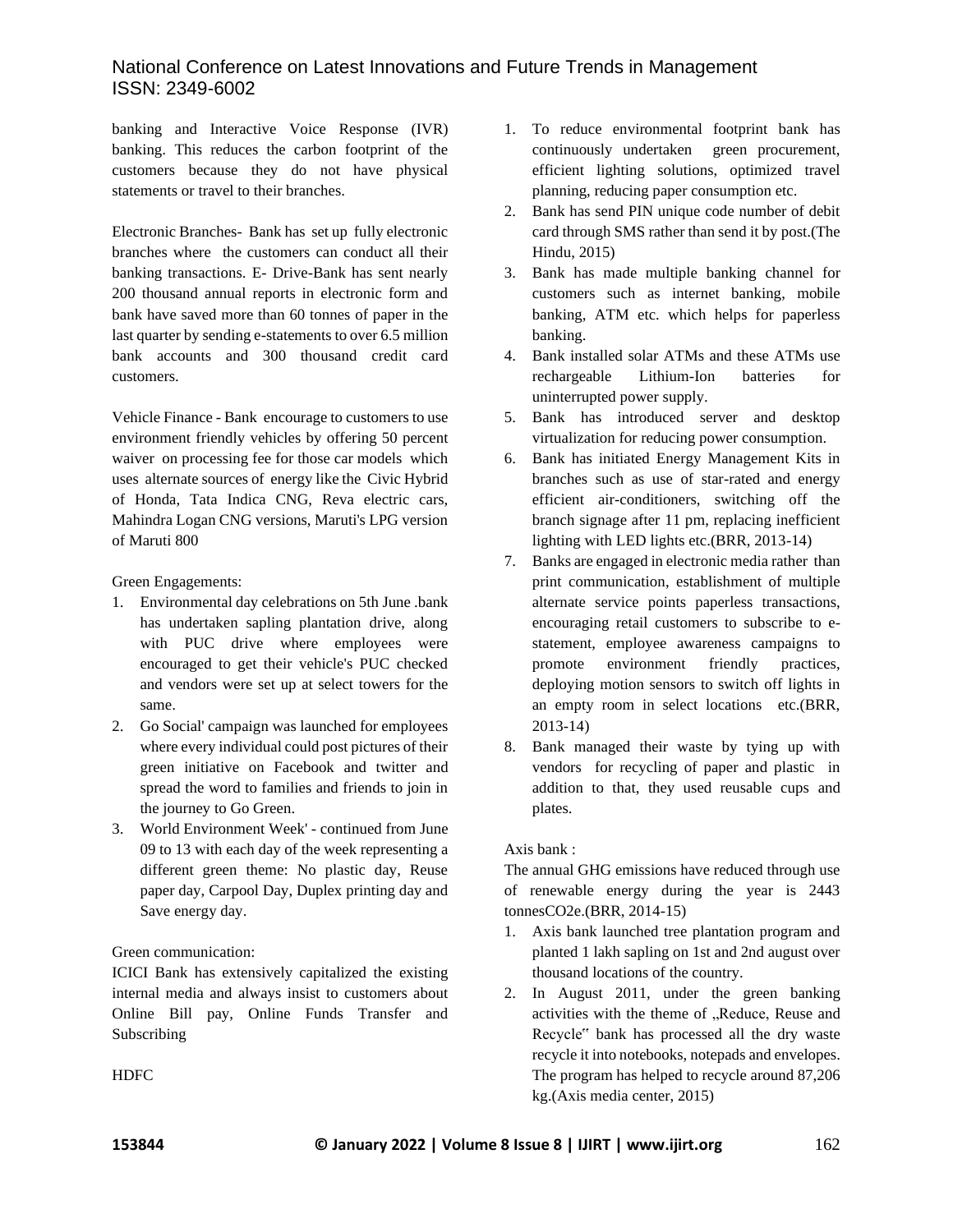- 3. Bank encouraged to their customers to use of estatements and electronic communications to reduce paper consumption. In the financial year 2014 banks 61% of shareholders have received their annual reports via e-mail.(Axis My Idea, 2015)
- 4. As a part of green initiative banks corporate office "Axis House" at Mumbai which is designed and constructed as a Platinum LEED-Certified Green Building. (Axis My Idea, 2015)Axis House has received the "Platinum" rating awarded by the US Green Building Council for its environment friendly facilities and reduction of carbon emissions.(Axis Bank Customer Care, 2015)
- 5. In November 2012, bank organized 'SPLASH' an all-India painting competition for 7-12 age group children at all its 1741 branches to spread awareness about environmental issues. The themes of the competition are go green, save water, save life and one-earth and one family. (Axis SPLASH, 2015)
- 6. Bank has adopted sustainable lending practices and without producing clearance from pollution control authorities" bank does not finance to pollutant industries and insist to install effluent treatment plant. (BRR, 2014-15)
- 7. Under green banking initiatives, banks 29 percent of statements are issued electronically, 83 percent of Demat accounts e-statements issued through electronic medium, 92 percent of Demat welcome kits sent as e-welcome kit and 71 percent of shareholders registered for EAR.(BRR, 2014-15)
- 8. Bank uses renewable energy for street lighting, collected water from rainwater harvesting system and sewage treatment plant, furniture used by bank which is made out of recycled materials etc. (greencleanguide.com, 2015)
- 9. Axis bank initiated solar-based UPS for ATMs under its Independent ATM Deployment (IAD) model. (greencleanguide.com, 2015)

#### SUGESSION

Public and Private sector banks have effectively initiated Go Green Initiative. The common activities of green practices of the banks are Green Channel Counter, introduced a multiplicity of card-based transactions, encouragement for eAR, e-statement, use of energy conservation devices, installation of solar ATMs, finance for eco-friendly projects, tree plantation and conducting awareness campaign about environmental issues etc. Based on above mentioned points it is clears that, public sector banks have shown better performance in terms of green banking activities than private sector bank.

Further, those industries which have already become green and those, which are making serious attempts to grow green, should be accorded priority to lending by the banks. This concept of "Green Banking" will be mutually beneficial to the banks, industries and the economy. Not only "Green Banking" will ensure the greening of the industries but it will also facilitate in improving the asset quality of the banks in future. There are lot of opportunities and challenges for Indian banks in adopting 'Green Banking' as profitable business. Green banking if implemented sincerely will act as an effective ex ante deterrent for the polluting industries that give a pass by to the other institutional regulatory mechanisms. Therefore, for sustainable banking, Indian banks should adopt green banking as a business model without any further delay.

#### **CONCLUTION**

Green banking is one of the popular concept which make an impressive growth in the field of financial system. Overall, Green banking is really a good way for people to get more awareness about global warming; each businessperson will contribute a lot to the environment and make this earth a better place to live. Thanks to green banking. Until a few years ago, most traditional banks did not practice green banking or actively seek investment opportunities in environmentally friendly sectors or businesses. Only recently, have these strategies become more prevalent, among not only smaller alternative and cooperative banks, but also among diversified financial. companies. Although these companies may differ with regard to their stated motivations for increasing green products and services (e.g. to enhance long-term growth prospects, or sustainability principles on which a firm is based), the growth, variation and innovation behind such developments indicate that we are in the midst of a promising drive towards integrating green financial products into mainstream banking. This concept of Go- "Green Banking" will be mutually